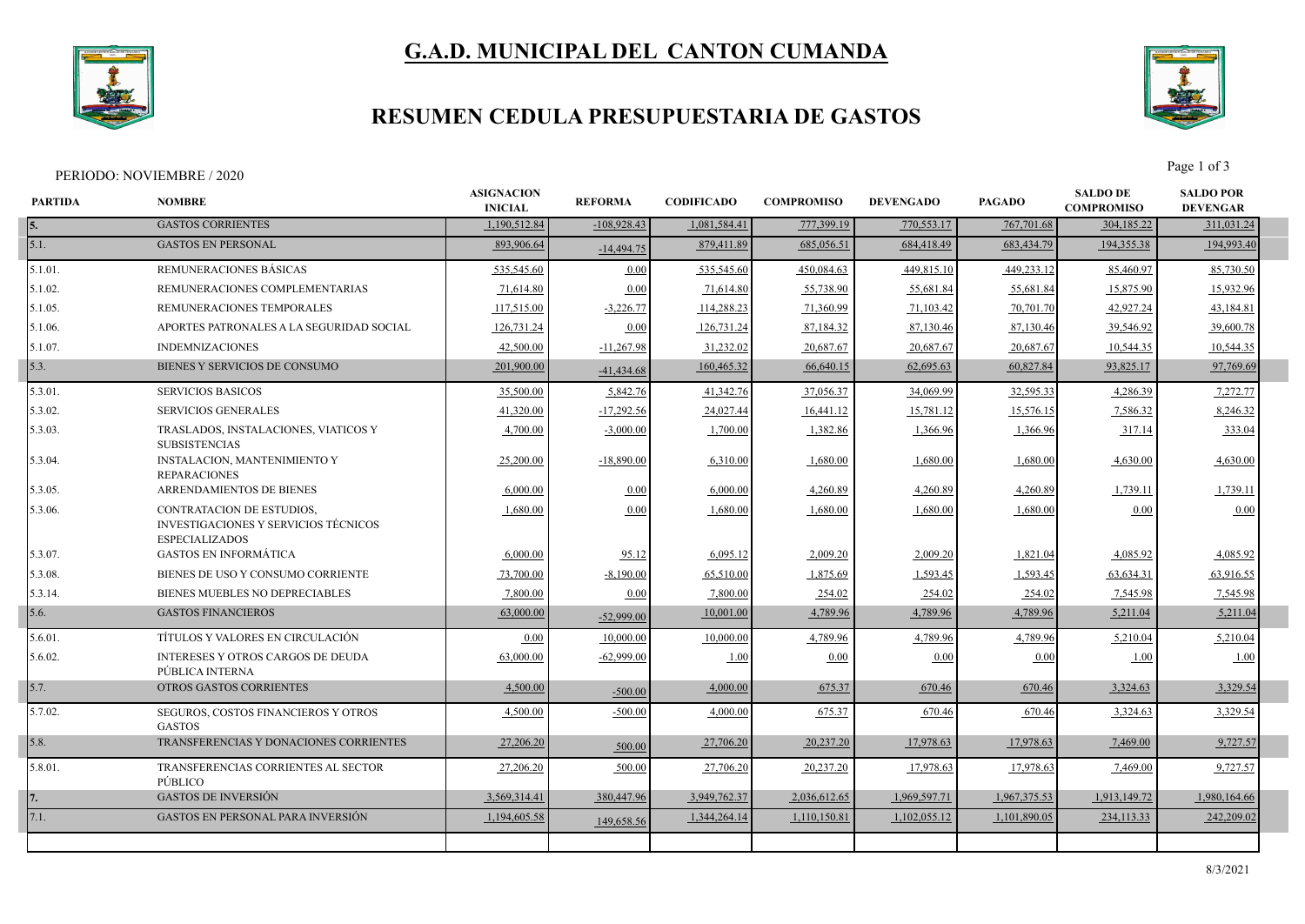

# **G.A.D. MUNICIPAL DEL CANTON CUMANDA**

# **RESUMEN CEDULA PRESUPUESTARIA DE GASTOS**



Page 2 of 3<br>Page 2 of 3

| <b>PARTIDA</b> | <b>NOMBRE</b>                                                                                 | <b>ASIGNACION</b><br><b>INICIAL</b> | <b>REFORMA</b> | <b>CODIFICADO</b> | <b>COMPROMISO</b> | <b>DEVENGADO</b> | <b>PAGADO</b> | <b>SALDO DE</b><br><b>COMPROMISO</b> | <b>SALDO POR</b><br><b>DEVENGAR</b> |  |
|----------------|-----------------------------------------------------------------------------------------------|-------------------------------------|----------------|-------------------|-------------------|------------------|---------------|--------------------------------------|-------------------------------------|--|
| 7.1.01.        | REMUNERACIONES BÁSICAS                                                                        | 586,877.40                          | $-10,000,00$   | 576,877.40        | 515,904.52        | 510,176.59       | 510,020.02    | 60,972.88                            | 66,700.81                           |  |
| 7.1.02.        | REMUNERACIONES COMPLEMENTARIAS                                                                | 110,633.05                          | 21,419.49      | 132,052.54        | 110,503.70        | 108,684.74       | 108,684.64    | 21,548.84                            | 23,367.80                           |  |
| 7.1.05.        | REMUNERACIONES TEMPORALES                                                                     | 279,919.20                          | 136,804.57     | 416,723.77        | 322,797.20        | 322,797.20       | 322,788.80    | 93,926.57                            | 93,926.57                           |  |
| 1.06.          | APORTES PATRONALES A LA SEGURIDAD SOCIAL                                                      | 174,675.93                          | 26,212.13      | 200,888.06        | 145,156.55        | 145,077.83       | 145,077.83    | 55,731.51                            | 55,810.23                           |  |
| 7.1.07.        | <b>INDEMNIZACIONES</b>                                                                        | 42,500.00                           | $-24,777.63$   | 17,722.37         | 15,788.84         | 15,318.76        | 15,318.76     | 1,933.53                             | 2,403.61                            |  |
| 7.3.           | BIENES Y SERVICIOS PARA INVERSIÓN                                                             | 920,910.00                          | 254,082.14     | 1,174,992.14      | 600,567.52        | 542,100.55       | 540,752.37    | 574,424.62                           | 632,891.59                          |  |
| 7.3.02.        | <b>SERVICIOS GENERALES</b>                                                                    | 139,000.00                          | 24,182.72      | 163,182.72        | 128,485.56        | 128,485.56       | 128,356.74    | 34,697.16                            | 34,697.16                           |  |
| 7.3.04.        | <b>INSTALACIONES, MANTENIMIENTOS Y</b><br><b>REPARACIONES</b>                                 | 55,000.00                           | 62,692.09      | 117,692.09        | 62,870.20         | 62,532.90        | 62,293.15     | 54,821.89                            | 55,159.19                           |  |
| 7.3.05.        | ARRENDAMIENTO DE BIENES                                                                       | 35,000.00                           | $-14,280.00$   | 20,720.00         | 5,240.03          | 5,240.03         | 5,186.46      | 15,479.97                            | 15,479.97                           |  |
| 7.3.06.        | CONTRATACIONES DE ESTUDIOS E<br>INVESTIGACIONES Y SERVICIOS TÉCNICOS<br><b>ESPECIALIZADOS</b> | 490,000.00                          | $-67,393.00$   | 422,607.00        | 111,132.00        | 55,566.00        | 55,566.00     | 311,475.00                           | 367,041.00                          |  |
| 7.3.08.        | BIENES DE USO Y CONSUMO DE INVERSIÓN                                                          | 194,410.00                          | 248,880.33     | 443,290.33        | 292,839.73        | 290,276.06       | 289,350.02    | 150,450.60                           | 153,014.27                          |  |
| 7.3.14.        | BIENES MUEBLES NO DEPRECIABLES                                                                | 7,500.00                            | 0.00           | 7,500.00          | 0.00              | 0.00             | 0.00          | 7,500.00                             | 7,500.00                            |  |
| 7.5.           | <b>OBRAS PUBLICAS</b>                                                                         | 753,714.79                          | 277,859.35     | 1,031,574.14      | 112,541.40        | 112,377.12       | 111,668.19    | 919,032.74                           | 919,197.02                          |  |
| 7.5.01.        | <b>OBRAS DE INFRAESTRUCTURA</b>                                                               | 753,714.79                          | 277,859.35     | 1,031,574.14      | 112,541.40        | 112,377.12       | 111,668.19    | 919,032.74                           | 919,197.02                          |  |
| 7.7.           | OTROS GASTOS DE INVERSIÓN                                                                     | 31,000.00                           | 7,105.00       | 38,105.00         | 1,397.45          | 1,109.45         | 1,109.45      | 36,707.55                            | 36,995.55                           |  |
| 7.7.01.        | IMPUESTOS TASAS Y CONTRIBUCIONES                                                              | 2,000.00                            | 0.00           | 2,000.00          | 784.60            | 496.60           | 496.60        | 1,215.40                             | 1,503.40                            |  |
| 7.7.02.        | SEGUROS, COSTOS FINANCIEROS Y OTROS<br><b>GASTOS</b>                                          | 29,000.00                           | 7,105.00       | 36,105.00         | 612.85            | 612.85           | 612.85        | 35,492.15                            | 35,492.15                           |  |
| 7.8.           | TRANSFERENCIAS Y DONACIONES PARA<br><b>INVERSIÓN</b>                                          | 669,084.04                          | $-308,257.09$  | 360,826.95        | 211,955.47        | 211,955.47       | 211,955.47    | 148,871.48                           | 148,871.48                          |  |
| 7.8.01.        | TRANSFERENCIAS PARA INVERSION AL SECTOR<br>PÚBLICO                                            | 669,084.04                          | $-308,257.09$  | 360,826.95        | 211,955.47        | 211,955.47       | 211,955.47    | 148,871.48                           | 148,871.48                          |  |
|                | <b>GASTOS DE CAPITAL</b>                                                                      | 900,000.00                          | $-369,020.00$  | 530,980.00        | 127,756.71        | 127,608.92       | 127,571.58    | 403,223.29                           | 403,371.08                          |  |
| 8.4.           | BIENES DE LARGA DURACIÓN                                                                      | 900,000.00                          | $-369,020.00$  | 530,980.00        | 127,756.71        | 127,608.92       | 127,571.58    | 403,223.29                           | 403,371.08                          |  |
| 8.4.01.        | <b>BIENES MUEBLES</b>                                                                         | 870,000.00                          | $-379,020.00$  | 490,980.00        | 121,799.60        | 121,651.81       | 121,614.47    | 369,180.40                           | 369,328.19                          |  |
| 8.4.03.        | <b>EXPROPIACIONES DE BIENES</b>                                                               | 30,000.00                           | 10,000.00      | 40,000.00         | 5,957.11          | 5,957.11         | 5,957.11      | 34,042.89                            | 34,042.89                           |  |
| 9.             | APLICACIÓN DEL FINANCIAMIENTO                                                                 | 180,000.00                          | $-179,999.00$  | 1.00              | 0.00              | 0.00             | 0.00          | 1.00                                 | 1.00                                |  |
| 9.6.           | AMORTIZACIÓN DE LA DEUDA PÚBLICA                                                              | 180,000.00                          | $-179,999.00$  | 1.00              | 0.00              | 0.00             | 0.00          | 1.00                                 | 1.00                                |  |
| 9.6.02.        | AMORTIZACIÓN DEUDA INTERNA                                                                    | 180,000.00                          | -179,999.00    | 1.00              | 0.00              | 0.00             | 0.00          | 1.00                                 | 1.00                                |  |
|                |                                                                                               |                                     |                |                   |                   |                  |               |                                      |                                     |  |